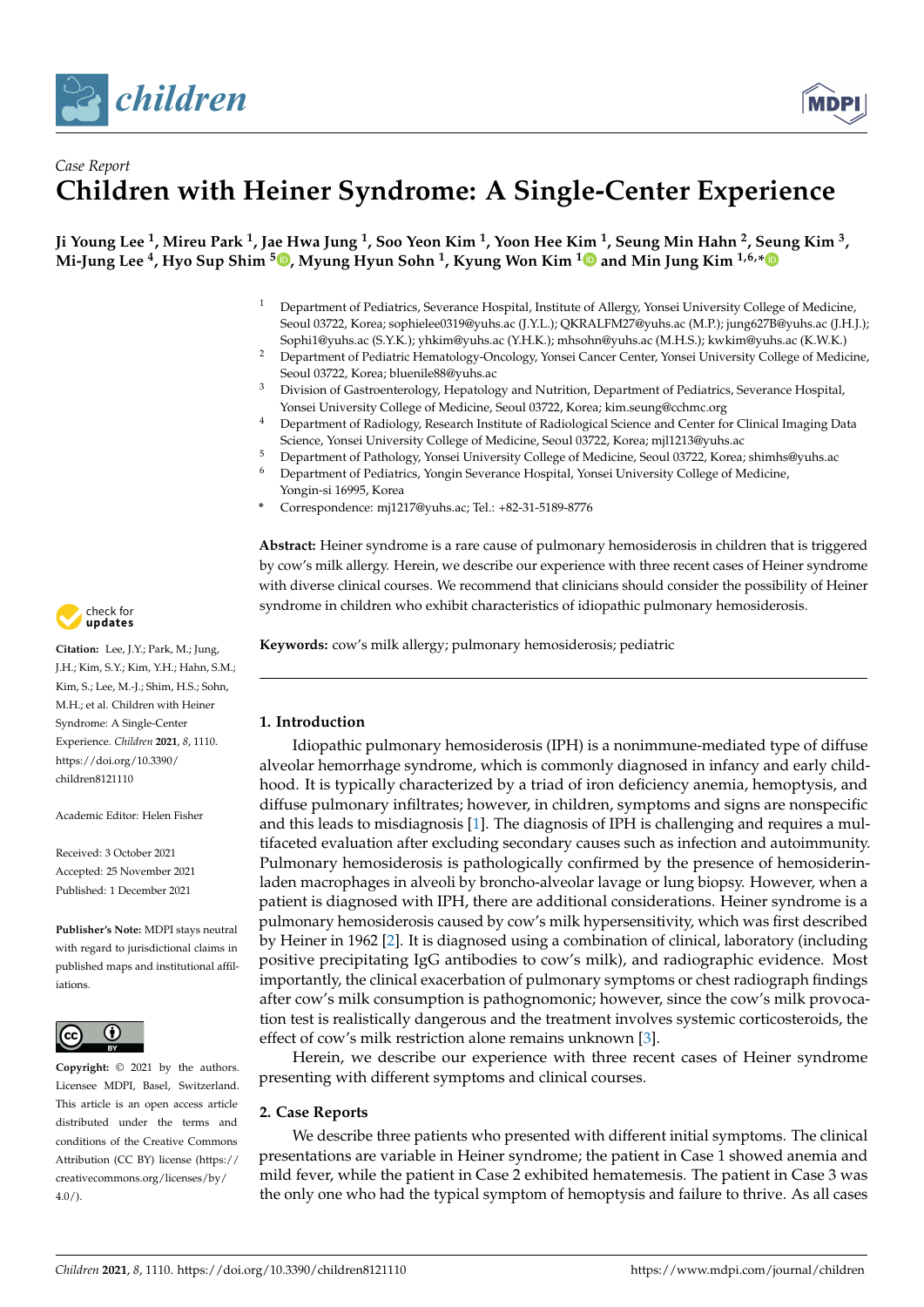had diffuse pulmonary infiltrates on chest radiographs without evidence of infection, we suspected IPH. They underwent the common differential diagnostic process of ruling out infectious and autoimmune causes shown in Table [1](#page-1-0) and did not have meaningfully positive findings. The cases were then pathologically confirmed as pulmonary hemosiderosis by lung biopsy. The first two cases had detectable precipitating IgG antibodies to cow's milk while the third case was not tested. While this antibody titer may provide helpful clues in diagnosing Heiner syndrome, its role is unclear and it may be present in 1% of asymptomatic healthy children [\[4\]](#page-5-3). Although the first patient probably had Heiner syndrome due to an unclear correlation between her recurrence of symptoms and cow's milk exposure, she was instructed to avoid it and since then, pulmonary hemorrhage has not relapsed. In contrast, pulmonary hemorrhage episodes in the second patient recurred multiple times due to accidental milk consumption. The last patient was confirmed to have Heiner syndrome from pulmonary hemorrhage by the milk provocation test. A comparison of clinical manifestations and diagnostic results is shown in Table [1.](#page-1-0)

**Table 1.** Initial clinical characteristics of children with Heiner syndrome.

<span id="page-1-0"></span>

|                               | Case 1                                                                      | Case 2                                        | Case 3                   |
|-------------------------------|-----------------------------------------------------------------------------|-----------------------------------------------|--------------------------|
| Sex/Age (years)               | M/2.3                                                                       | F/1.0                                         | M/2.4                    |
| Clinical presentation         | Pallor                                                                      | Hematemesis                                   | Hemoptysis               |
| Duration of symptoms          | 3 days                                                                      | 3 months (3 times)                            | Recurrent (2018, 2020)   |
| Past History                  | None                                                                        | Allergy to milk and egg,<br>atopic dermatitis | Croup, pneumonia         |
| <b>Imaging Studies</b>        |                                                                             |                                               |                          |
| Chest radiograph              | Multifocal patchy consolidation                                             |                                               |                          |
| Chest CT                      | Bilateral, multifocal, and patchy ground glass opacities and consolidations |                                               |                          |
| Anemia/Hematologic            |                                                                             |                                               |                          |
| Hemoglobin (g/dL)             | 3.1                                                                         | 7.0                                           | 11.4                     |
| $PT/INR$ (sec)                | 11.9/1.04                                                                   | 13.1/1.14                                     | 12.0 / 1.05              |
| Serum iron (ug/dL)/TIBC       | 6/410                                                                       | 30/363                                        | 46/355                   |
| Transferrin saturation (%)    | $\mathbf{1}$                                                                | 8                                             | 15                       |
| Ferritin (ng/mL)              | 29.3                                                                        | 65.6                                          | 90                       |
| Microbiology                  |                                                                             |                                               |                          |
| Blood/urine/sputum culture    | No growth                                                                   | No growth                                     | No growth                |
| Respiratory virus/PCP PCR     | Negative                                                                    | Rhinovirus, Coronavirus 229E                  | Negative                 |
| Mycoplasma Ab                 | 1:320                                                                       | Negative                                      | 1:160                    |
| EBV/CMV PCR                   | Negative                                                                    | Negative                                      | Negative                 |
| Aspergillus/Candida Ag        | Negative                                                                    | Negative                                      | Negative                 |
| Immunology                    |                                                                             |                                               |                          |
| ANA/anti-DNA titration        | Negative                                                                    | Negative                                      | 1:320/Negative           |
| MPO/PR3(P-ANCA/C-             |                                                                             |                                               |                          |
| ANCA)                         | Negative                                                                    | Negative                                      | Negative                 |
| Anti-GBM Ab                   | Negative                                                                    | Negative                                      | Negative                 |
| $C3/C4$ (mg/dL)               | 155/41                                                                      | 95/7                                          | 100/11                   |
| Allergy                       |                                                                             |                                               |                          |
| Total IgE (kU/L)Milk-specific | 48.5                                                                        | 95.5                                          | 8.3                      |
| IgE(kU/L)                     | 0.12                                                                        | 6.0                                           | 0.03                     |
| Milk-specific IgG4 (kU/L)     | 2.03                                                                        | 1.05                                          | Not tested               |
| <b>NGS</b>                    |                                                                             | Non-pathognomic                               |                          |
| Echocardiography              |                                                                             | Nonspecific findings                          |                          |
| <b>Progress</b>               |                                                                             |                                               |                          |
| Milk avoidance                | After first recurrence—until                                                | At the time of                                | At the time of           |
| /provocation test             | now/not done                                                                | diagnosis-until now/done                      | diagnosis-until now/done |
| Duration of follow-up         | 2 years and 10 months                                                       | 2 years and 1 month                           | 2 years and 10 months    |

CT: computed tomography. TIBC: total iron binding capacity. PCP: Pneumocystis pneumonia. PCR: polymerase chain reaction. Ag: antigen. EBV: Epstein-Barr virus. CMV: cytomegalovirus. ANA: Antinuclear antibody. ANCA: antineutrophil cytoplasmic antibody. GBM: glomerular basement. MPO: myeloperoxidase. IgE: immunoglobulin E. NGS: next generation sequencing. PR3: proteinase 3.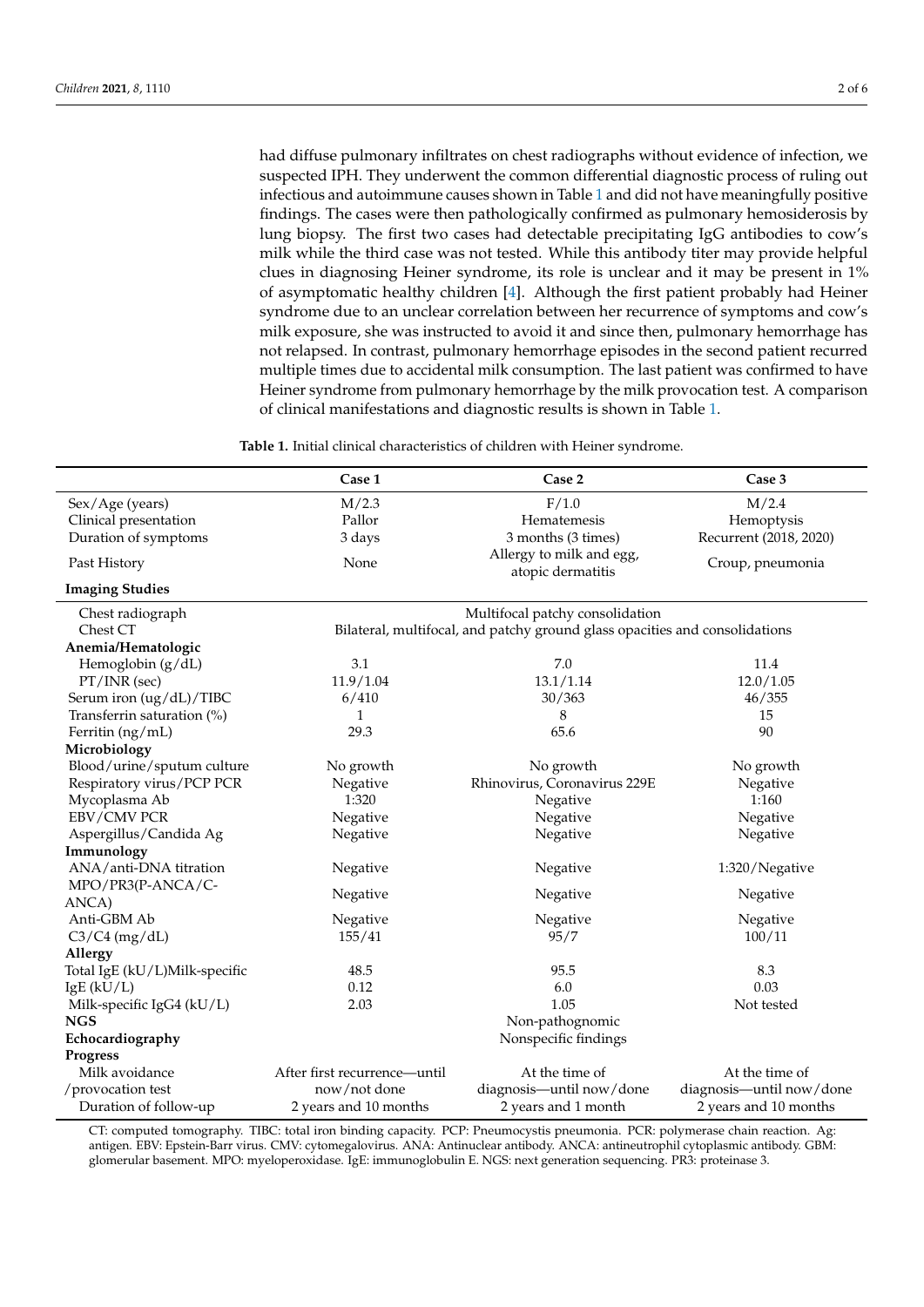## *2.1. Case 1*

eration sequencing. PR3: proteinase 3.

Case 1 was a 2-year-old boy who was admitted to the department of hemato-oncology due to pallor without respiratory symptoms or signs including no hemoptysis. Laboratory and to panel without respiratory by inpleme of signe increasing the nemeptypie. Ease entity results revealed severe anemia, and his chest radiograph and chest computed tomography Festans revealed pulmonary hemorrhage as the focus of bleeding (Figure [1\)](#page-2-0). The patient was scans revealed pulmonary hemorrhage as the focus of bleeding (Figure 1). The patient was Edition of collecting patitionary networking one are received or steeding (Figure 1). The patient was diagnosed with IPH and treated with corticosteroids. His clinical course was uneventful and the corticosteroid dose was gradually tapered after the first month of treatment. However, he was re-admitted due to hemoptysis. Although he had no history of allergy and low levels of specific immunoglobulin  $(Ig)E$  to cow's milk, Heiner syndrome was nevertheless suspected, and milk avoidance was recommended. The patient has been adhering to a strict milk restriction diet and has not had any further hemorrhagic events, and is not taking corticosteroids.

<span id="page-2-0"></span>

showing bilateral pulmonary infiltrates. (B) Chest computed tomography (CT) revealing diffuse bilateral symmetric alveolar infiltrates. (C) Lungs showing brownish discoloration. (D) H & E showing brownish discoloration. (**D**) H & E stain (left) and Prussian blue stain (right) (×200, ×400) showing hemosiderinstain (left) and Prussian blue stain (right) ( $\times$ 200,  $\times$ 400) showing hemosiderin-laden macrophages in **Figure 1.** Radiographic and pathologic findings of Case 1 with IPH. (**A**) Initial chest radiograph alveolar spaces (black arrows).

#### *2.2. Case 2*

Case 2 was a 1-year-old girl who presented with recurrent hematemesis. She was diagnosed with IPH, and systemic corticosteroids and avoidance of cow's milk were recommended based on our clinical experience with the first case. However, due to multiple episodes of accidental milk ingestion, she experienced repetitive pulmonary hemorrhage despite corticosteroid therapy. Given the exacerbation of clinical symptoms after milk exposure, she was diagnosed with Heiner syndrome. This case demonstrated the importance of corticosteroid therapy and strict milk restriction. At 2 years after diagnosis, the patient underwent an oral milk provocation test for 5 days, and she showed no symptoms or signs of hemorrhage.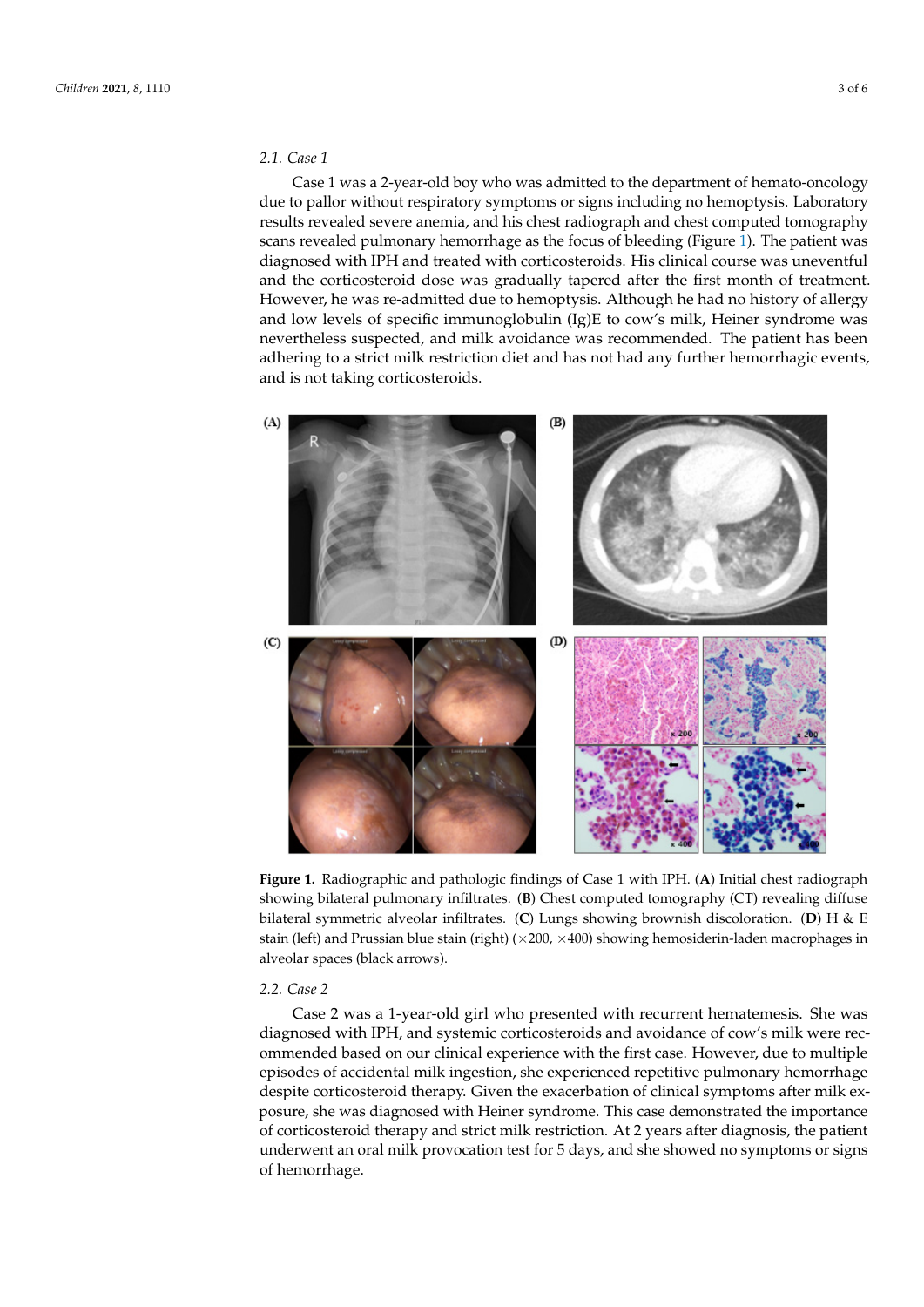### *2.3. Case 3 2.3. Case 3*

Lastly, case 3 was a 2-year-old boy who presented with hemoptysis. Clinical investigations were performed to rule out pulmonary tuberculosis and other infectious causes, and these all came back negative. Two years later, he was hospitalized twice for pneumonia while living abroad and probably was accompanied by pulmonary hemorrhage due to first onset of anemia. Hemoptysis recurred at the age of 3; therefore, he underwent a comprehensive work-up including lung biopsy, which confirmed pulmonary hemosiderosis. Although the patient had no history of cow's milk allergy, milk avoidance and systemic corticosteroids were initiated. Oral milk provocation was attempted 1 year later by introducing cow's milk and dairy products such as cheese and ice cream every day for 1 week; this led to increased sputum and pulmonary infiltrates on the chest radiogra[ph](#page-3-0) (Figure 2). As a result, this patient was diagnosed with Heiner syndrome.

<span id="page-3-0"></span>

Figure 2. Progress of chest radiograph of Case 3. (A) Initial chest radiograph (R-AP) during the first hemoptysis event. (B) Resolution of diffuse pulmonary infiltrates after 2 months of systemic corticosteroid treatment and cow's milk restriction. (**C**) Recurrence of pulmonary infiltrate after cow's milk provocation test. (**C**) Recurrence of pulmonary infiltrate after cow's milk provocation test.

#### **3. Discussion 3. Discussion**

IPH is a rare clinical condition in children with variable clinical manifestations; there-IPH is a rare clinical condition in children with variable clinical manifestations; therefore, clinical suspicion is essential to ensure appropriate diagnostic work-up. Early diagnosis is critical to initiate proper treatment and to prevent recurrent hemorrhagic episodes that lead to pulmonary fibrotic changes, and thus to increase the survival rate of affected patients. Of note, when IPH is diagnosed by exclusion, Heiner syndrome should be suspected since avoidance of cow's milk may improve the symptoms.

The pathophysiology of IPH has not been delineated, but the combination of gepredisposition with environmental triggers such as toxin-producing fungus (*Stachy-*netic predisposition with environmental triggers such as toxin-producing fungus (*Stachybotryschatarum*) has been proposed [5,6]. Moreover, there are many hypotheses regarding *botryschatarum*) has been proposed [\[5,](#page-5-4)[6\]](#page-5-5). Moreover, there are many hypotheses regarding cow's milk hypersensitivity in Heiner syndrome such as immune complex formation cow's milk hypersensitivity in Heiner syndrome such as immune complex formation against cow's milk protein, deposition of complement, and involvement of immunogloblin, fibrin, and milk protein, and so on, but the exact mechanism remains unclear. The ulin, fibrin, and milk protein, and so on, but the exact mechanism remains unclear. The underlying mechanism of the association between cow's milk consumption and pulmonary hemorrhage in patients with Heiner syndrome is unclear, but the possibility of milk aspiration in children has been suggested [\[3\]](#page-5-2). Although diagnosis is challenging, there are some clues. First, a history of cow's milk allergy and testing for specific IgE and IgG to cow's milk could be helpful [\[4\]](#page-5-3). Second, the clinical course of dramatic clinical and radiological improvement with systemic corticosteroids and with cow's milk restriction within 1–2 weeks could also support the diagnosis of Heiner syndrome. In addition, an oral milk provocation test can be considered, as in our third patient. For instance, in a study by Moissidis et al., cow's milk was restricted in eight patients for 2 years, and there was no recurrence within this period. However, two patients developed symptoms when cow's milk was reintroduced [\[3\]](#page-5-2).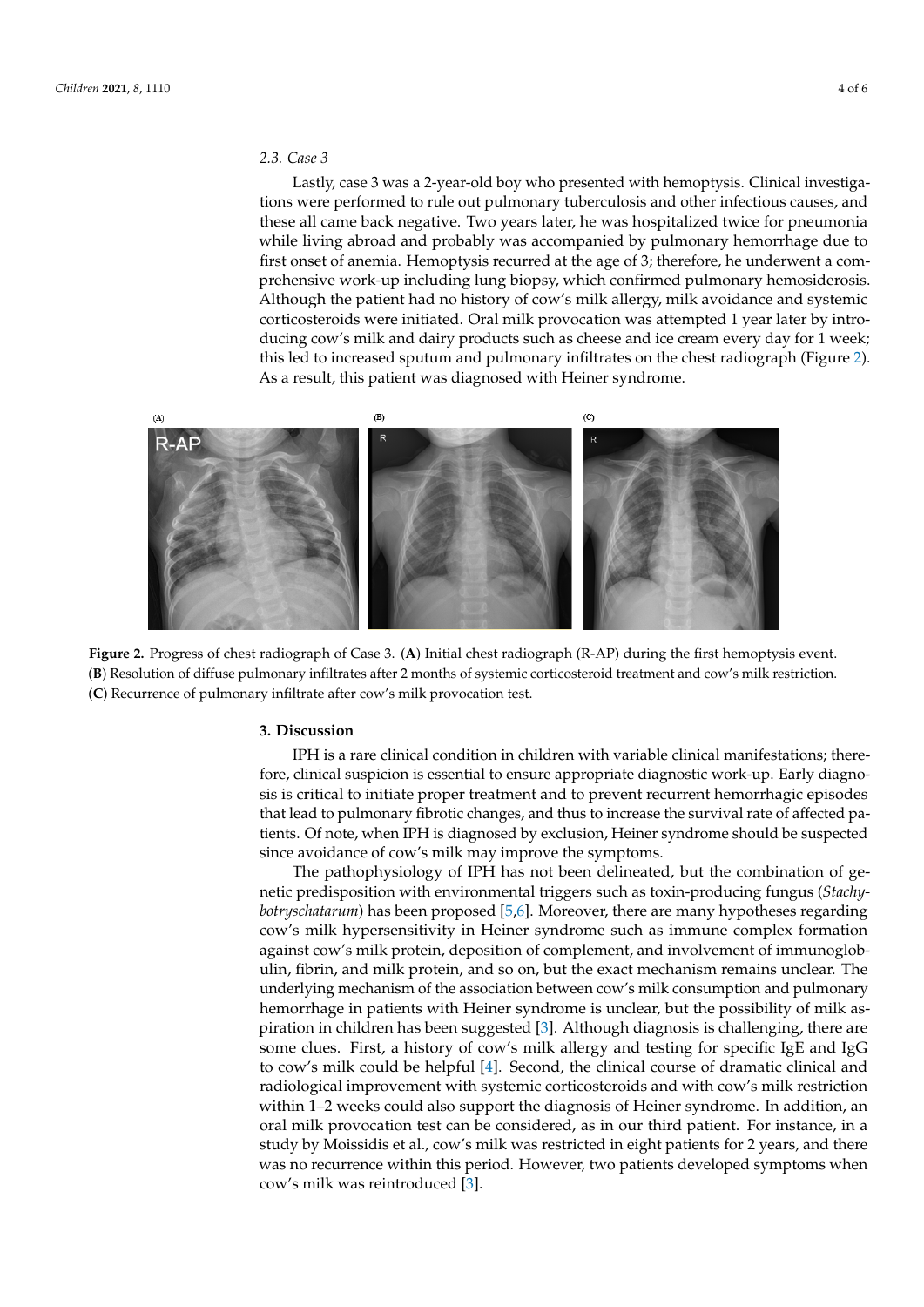Based on a non-systematic review, the first structured diagnostic criteria for Heiner syndrome were proposed in 2021. If a patient has pulmonary symptoms and pulmonary infiltrate on chest x-ray or pathology-confirmed pulmonary hemosiderosis, which resolves after milk removal, then he or she "probably" has Heiner syndrome. Additionally, if the symptoms recur after milk reintroduction, then there is higher likelihood of Heiner syndrome; thus, the patient's findings that are "convincing" suggest Heiner syndrome, but the provocation or reintroduction is not mandatory for the diagnosis [\[7\]](#page-5-6). The authors here emphasize the importance of the differential diagnosis of Heiner syndrome as the prognosis and management are different from those of IPH. First of all, as Heiner syndrome is reversible with cow's milk restriction, the prognosis is favorable.

On the other hand, previous studies reported that the long-term outcome of IPH was poor with a mortality rate as high as 50%. The main cause of death was chronic respiratory failure related to pulmonary fibrosis or pulmonary hemorrhage [\[8\]](#page-5-7). The mean survival time after diagnosis of IPH was 2.5 years in older reports [\[9\]](#page-5-8), but recent studies have reported 5-year survival rates above 80% [\[10\]](#page-5-9). A 10-year follow-up study of 15 IPH cases in 2000 revealed that most patients (12/15) treated with systemic corticosteroids had mild or no respiratory symptoms and five of them were able to taper off treatment within 10 years. Three cases had severe symptoms including chronic respiratory failure and were awaiting lung transplantation at the time of publication, and the mean follow-up period was 17.2 years [\[10\]](#page-5-9). Due to this opposing prognosis between IPH and Heiner syndrome, it is important to differentiate the two diagnoses.

#### **4. Conclusions**

We presented rare cases of Heiner syndrome treated at our hospital with different clinical courses. The process of suspecting and diagnosing IPH, and subsequently Heiner syndrome, was time-consuming and challenging. However, it is important to diagnose Heiner syndrome because unlike IPH, which is idiopathic, Heiner syndrome has a reversible cause and patient prognosis may be improved by avoiding cow's milk and systemic corticosteroids. Thus, we suggest that until fully excluded, Heiner syndrome should be considered in the differential diagnosis of patients with IPH, and early cow's milk restriction should be initiated. This is especially important since medical treatment alone was insufficient in treating pulmonary hemorrhage, which highlights the need to avoid cow's milk simultaneously.

**Author Contributions:** Conceptualization, M.J.K., J.Y.L. and K.W.K.; Data curation, J.Y.L., M.P., M.-J.L., S.K., M.J.K., J.H.J. and S.Y.K.; writing—original draft preparation, J.Y.L. and M.J.K.; writing review and editing, J.Y.L., Y.H.K., K.W.K., M.-J.L., H.S.S., S.M.H. and M.H.S.; supervision, M.J.K. All authors have read and agreed to the published version of the manuscript.

**Funding:** This work was supported by a grant from the Korea Health Technology R&D Project through the Korea Health Industry Development Institute (KHIDI), funded by the Ministry of Health & Welfare, Republic of Korea (grant number HV20C0156).

**Institutional Review Board Statement:** Not applicable.

**Informed Consent Statement:** This study was approved for the waiver of Informed Consent by the institutional review board of Severance Hospital (Seoul, Korea; no. 4-2021-1156), and all procedures were carried out in accordance with the relevant guidelines and regulations.

**Data Availability Statement:** The data presented in this study are available within the article.

**Conflicts of Interest:** The authors declare no conflict of interest.